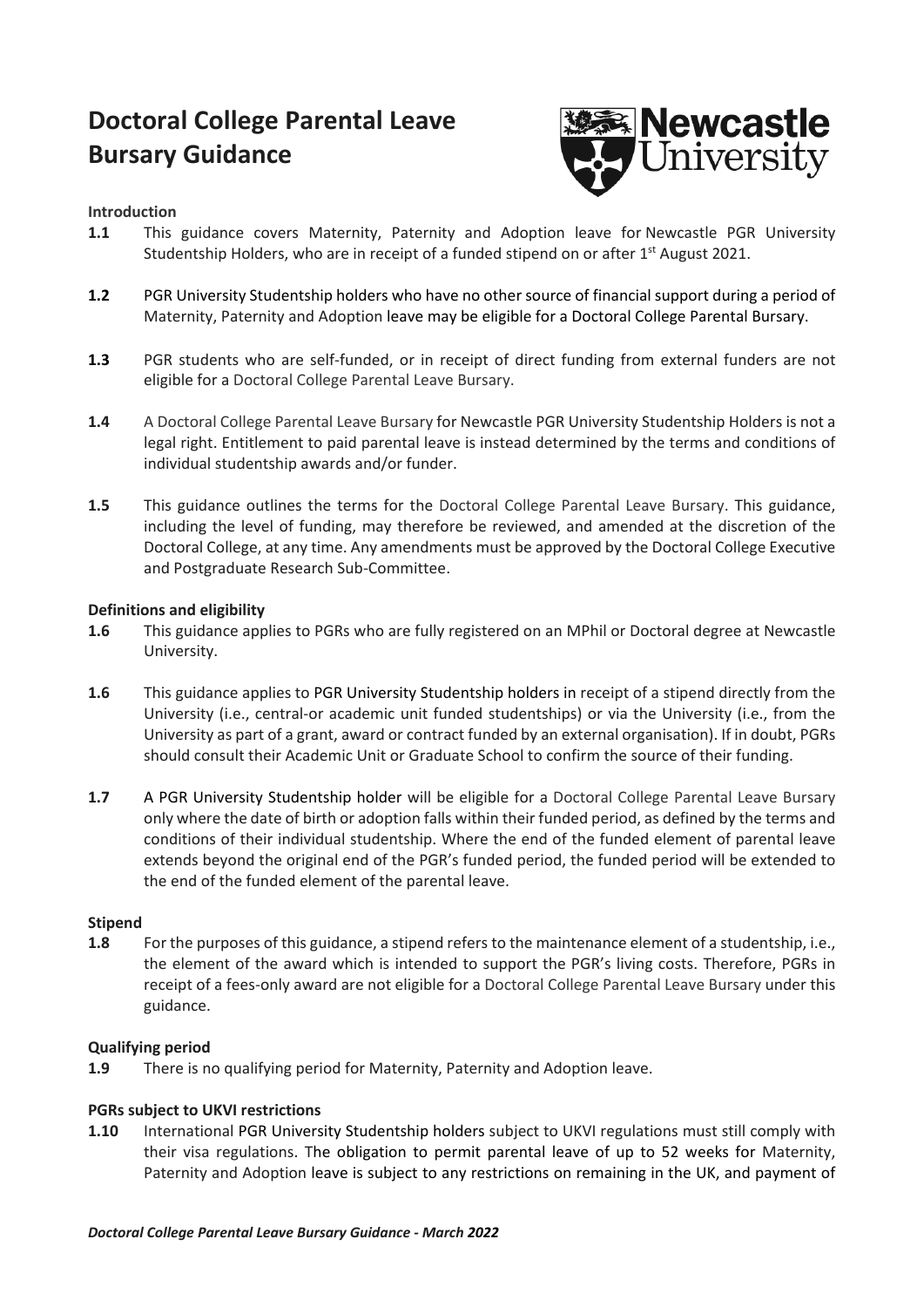funding imposed by virtue of the legislation and guidance relating to the granting of their Visa, as long as they continue to be sponsored by the University for visa purposes.

# **PGRs who carry out casual work for the University**

- **1.11** A PGR University Studentship holder who carries out casual work for the University (e.g., ad-hoc teaching and demonstrating duties) is not entitled to the University's paid parental leave but may be entitled to statutory pay(although current advice should be sought from People Services on this point). However, the PGR University Studentship holder, *may* be entitled to a Doctoral College Parental Leave Bursary, as follows:
	- a. If the PGR University Studentship holder is within their funded period (see 1.7), they *are* eligible for Doctoral College Parental Leave Bursary under this guidance.
	- b. If the PGR University Studentship holder is no longer within their funded period (see 1.7), they *are not* eligible for Doctoral College Parental Leave Bursary under this guidance.

## **Payment terms**

**1.12** The level of funded support available through the Doctoral College Parental Leave Bursary apply to an eligible PGR University Studentship Holder; it does not extend to their partner (where relevant) unless they too are eligible under this guidance.

## **Doctoral College Parental Leave**

**1.13** PGR University Studentship holders are entitled to 52 weeks of parental leave if the expected week of childbirth will occur during the funded period of their award.

## **Maternity leave**

- **1.14** A PGR University Studentship Holder will be entitled to 39 weeks of funded support, as follows:
	- The first **26 weeks** will be paid at the PGR University Studentship holders **usual full stipend rate**, pro-rated as necessary for part time students.
	- The following 13 weeks will be paid at a level commensurate with Statutory Maternity Pay.
- **1.15** Where a PGR University Studentship Holder has chosen to take the maximum period of parental leave (52 weeks) the final 13 weeks would not be funded.
- **1.16** The duration of the Doctoral College Parental Leave Bursary will be determined by the period of interruption the PGR University Studentship Holder has chosen to take, up to the maximum stated in 1.13.
- **1.17** The earliest leave can commence is 11 weeks before the expected week of childbirth.

#### **Paternity leave**

- **1.18** A PGR University Studentship holder who is the spouse or partner of the mother or adopter is:
	- Entitled to up to **2 weeks** paid Ordinary Paternity Leave at **full stipend rate**, which cannot start before the birth and must end within 56 days of the birth.
	- Also entitled to an extended period of unpaid parental leave, up to a maximum of 50 weeks, with their studentship extended accordingly.
	- Unpaid parental leave must be completed within 12 months of the birth of the child. This leave may be taken in up to three blocks of leave or all at once.

#### **Adoption leave**

**1.19** A PGR University Studentship holder is entitled to paid parental leave where they adopt. In such cases, the PGR University Studentship holder must be identified as either the 'lead' adopter (and thus entitled to paid parental leave equivalent to that outlined above under 'maternity leave') or the 'support' adopter (and thus entitled to paid parental leave equivalent to that outlined above under 'paternity leave'). In either case, the PGR University Studentship holders' partner (where relevant),

#### *Doctoral College Parental Leave Bursary Guidance - March 2022*